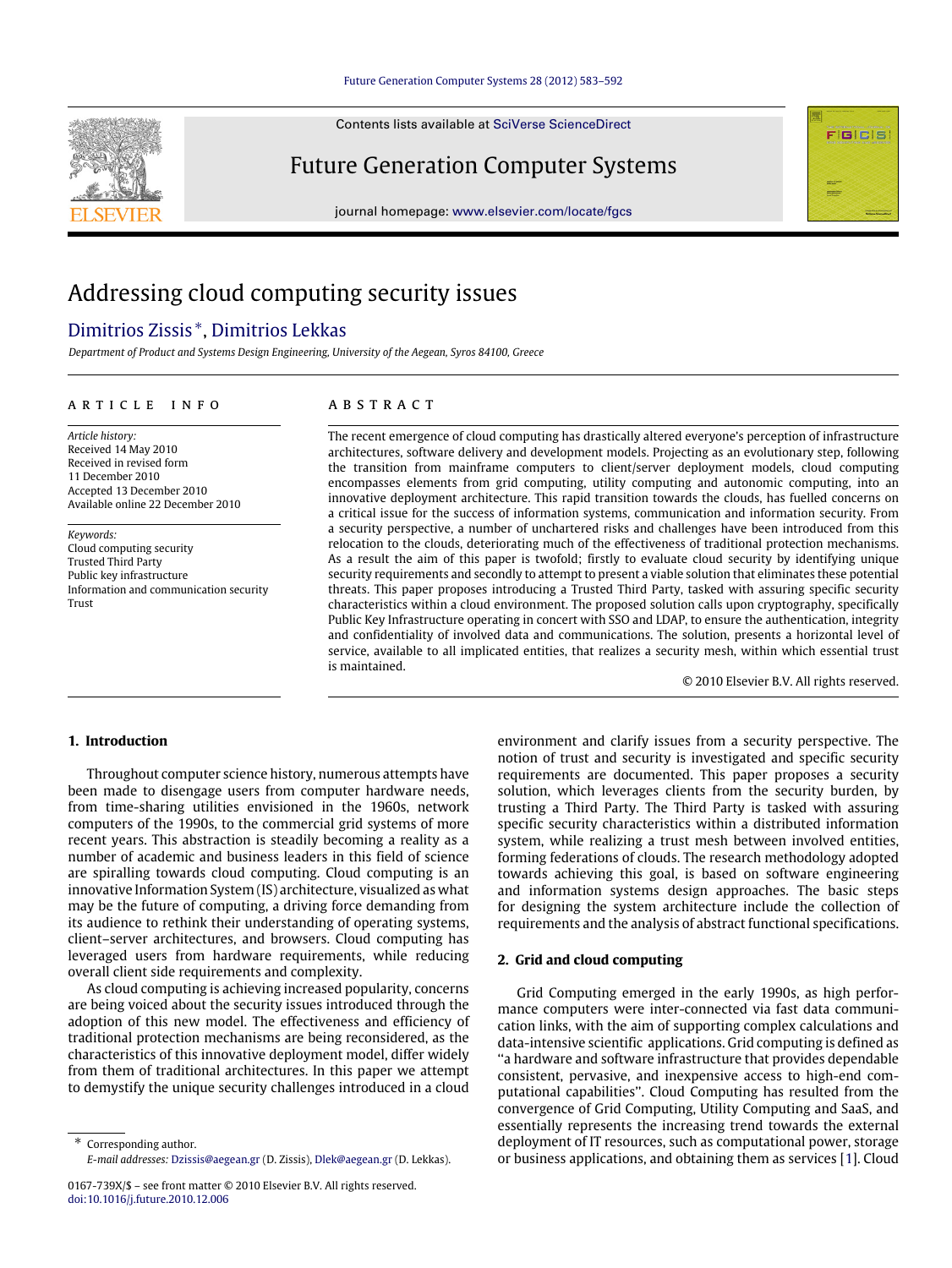computing is a model for enabling convenient, on-demand network access, to a shared pool of configurable computing resources, (e.g., networks, servers, storage, applications, and services) that can be rapidly provisioned and released with minimal management effort or service provider interaction [\[2\]](#page-9-3).

The name cloud computing, was inspired by the cloud symbol that is often used to represent the Internet in flow charts and diagrams. A distinct migration to the clouds has been taking place over recent years with end users, ''bit by bit'' maintaining a growing number of personal data, including bookmarks, photographs, music files and much more, on remote servers accessible via a network. Cloud computing is empowered by virtualization technology; a technology that actually dates back to 1967, but for decades was available only on mainframe systems. In its quintessence, a host computer runs an application known as a hypervisor; this creates one or more virtual machines, which simulate physical computers so faithfully, that the simulations can run any software, from operating systems, to end-user applications [\[3\]](#page-9-4). At a hardware level, a number of physical devices, including processors, hard drives and network devices, are located in datacenters, independent from geographical location, which are responsible for storage and processing needs. Above this, the combination of software layers, the virtualization layer and the management layer, allow for the effective management of servers. Virtualization is a critical element of cloud implementations and is used to provide the essential cloud characteristics of location independence, resource pooling and rapid elasticity. Differing from traditional network topologies, such as client–server, cloud computing is able to offer robustness and alleviate traffic congestion issues. The management layer is able to monitor traffic and respond to peaks or drops with the creation of new servers or the destruction of nonnecessary ones. The management layer has the additional ability of being able to implement security monitoring and rules throughout the cloud. According to Merrill Lynch, what makes cloud computing new and differentiates it from Grid Computing is virtualization: ''Cloud computing, unlike grid computing, leverages virtualization to maximize computing power. Virtualization, by separating the logical from the physical, resolves some of the challenges faced by grid computing'' [\[4\]](#page-9-5). While Grid Computing achieves high utilization through the allocation of multiple servers onto a single task or job, the virtualization of servers in cloud computing achieves high utilization by allowing one server to compute several tasks concurrently [\[5\]](#page-9-6). While most authors acknowledge similarities among those two paradigms, the opinions seem to cluster around the statement that cloud computing has evolved from Grid Computing and that Grid Computing is the foundation for cloud computing.

In cloud computing, the available service models are:

- *Infrastructure as a Service (IaaS)*. Provides the consumer with the capability to provision processing, storage, networks, and other fundamental computing resources, and allow the consumer to deploy and run arbitrary software, which can include operating systems and applications. The consumer has control over operating systems, storage, deployed applications, and possibly limited control of select networking components.
- *Platform as a Service (PaaS)*. Provides the consumer with the capability to deploy onto the cloud infrastructure, consumercreated or acquired applications, produced using programming languages and tools supported by the provider. The consumer does not manage or control the underlying cloud infrastructure including network, servers, operating systems, or storage, but has control over the deployed applications and possibly application hosting environment configurations.
- *Software as a Service (SaaS)*. Provides the consumer with the capability to use the provider's applications running on a cloud infrastructure. The applications are accessible from various client

devices, through a thin client interface, such as a web browser (e.g. web-based e-mail). The consumer does not manage or control the underlying cloud infrastructure, including network, servers, operating systems, storage, or even individual application capabilities, with the possible exception of limited userspecific application configuration settings.

Four deployment models have been identified for cloud architecture solutions, described below:

- *Private cloud*. The cloud infrastructure is operated for a private organization. It may be managed by the organization or a third party, and may exist on premise or off premise.
- *Community cloud*. The cloud infrastructure is shared by several organizations and supports a specific community that has communal concerns (e.g., mission, security requirements, policy, and compliance considerations). It maybe managed by the organizations or a third party, and may exist on premise or off premise.
- *Public cloud*. The cloud infrastructure is made available to the general public or a large industry group and is owned by an organization selling cloud services.
- *Hybrid cloud*. The cloud infrastructure is a composition of two or more clouds (private, community, or public) that remain unique entities, but are bound together by standardized or proprietary technology, that enables data and application portability (e.g., cloud bursting for load-balancing between clouds) [\[2\]](#page-9-3).

Cloud computing is viewed as one of the most promising technologies in computing today, inherently able to address a number of issues. A number of key characteristics of cloud computing have been identified [\[6](#page-9-7)[,7\]](#page-9-8):

*Flexibility/Elasticity*: users can rapidly provision computing resources, as needed, without human interaction. Capabilities can be rapidly and elastically provisioned, in some cases automatically, to quickly scale out or up.

*Scalability of infrastructure*: new nodes can be added or dropped from the network as can physical servers, with limited modifications to infrastructure set up and software. Cloud architecture can scale horizontally or vertically, according to demand.

*Broad network access*. Capabilities are available over the network and accessed through standard mechanisms that promote use by heterogeneous platforms (e.g., mobile phones, laptops, and PDAs).

*Location independence*. There is a sense of location independence, in that the customer generally has no control or knowledge over the exact location of the provided resources, but may be able to specify location at a higher level of abstraction (e.g., country, state, or datacenter).

*Reliability* improves through the use of multiple redundant sites, which makes cloud computing suitable for business continuity and disaster recovery.

*Economies of scale and cost effectiveness*. Cloud implementations, regardless of the deployment model, tend to be as large as possible in order to take advantage of economies of scale. Large cloud deployments can often be located close to cheap power stations and in low-priced real estate, to lower costs.

*Sustainability* comes about through improved resource utilization, more efficient systems, and carbon neutrality.

Cloud implementations often contain advanced security technologies, mostly available due to the centralization of data and universal architecture. The homogeneous resource pooled nature of the cloud, enables cloud providers, to focus all their security resources on securing the cloud architecture. At the same time, the automation capabilities within a cloud, combined with the large focused security resources, usually result in advanced security capabilities. Maintaining a perspicacious vision is essential in a field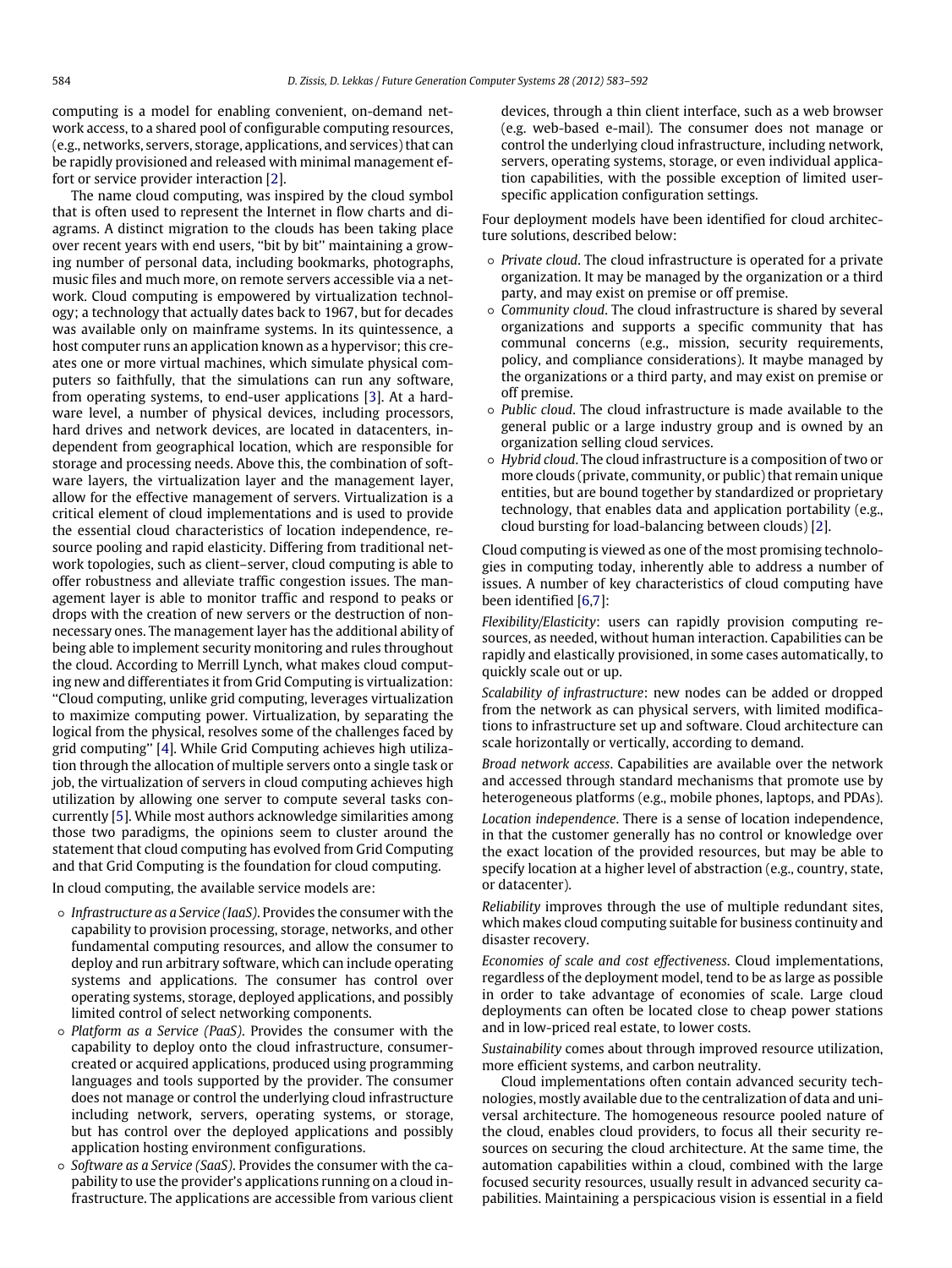that is evolving exponentially. Cloud computing is not a panacea and many believe it to be a market-driven hype. Cautiousness is necessary, so as to not be carried away by the caprice of the moment. Cloud computing in its quintessence, has the capability to address a number of identified deficiencies of traditional architectures due to its unique characteristics, but the adoption of this innovative architecture may introduce a number of additional uncategorized threats [\(Fig. 1\)](#page-4-0).

#### **3. Cloud computing security**

#### *3.1. Trust*

Trust is not a new research topic in computer science, spanning areas as diverse as security and access control in computer networks, reliability in distributed systems, game theory and agent systems, and policies for decision making under uncertainty [\[8\]](#page-9-9). Perhaps the most notable example was the development of the Trusted Computer System Evaluation Criteria (TCSEC) [\[9\]](#page-9-10) in the late 70s and early 80s. Here, trust was used in the process of convincing observers that a system (model, design or implementation) was correct and secure [\[10\]](#page-9-11).

The concept of trust, adjusted to the case of two parties involved in a transaction, can be described as follows: ''An entity A is considered to trust another entity B when entity A believes that entity B will behave exactly as expected and required" [\[11\]](#page-9-12). Thereinafter, an entity can be considered trustworthy, if the parties or people involved in transactions with that entity rely on its credibility. In general, the concept described above can be verbally represented by the term reliability, which refers to the quality of a person or entity that is worthy of trust. Trust in the information society is built on various different grounds, based on calculus, on knowledge or on social reasons [\[12\]](#page-9-13). The notion of trust in an organization could be defined as the customer's certainty that the organization is capable of providing the required services accurately and infallibly. A certainty which also expresses the customer's faith in its moral integrity, in the soundness of its operation, in the effectiveness of its security mechanisms, in its expertise and in its abidance by all regulations and laws, while at the same time, it also contains the acknowledgement of a minimum risk factor, by the relying party. The notion of security refers to a given situation where all possible risks are either eliminated or brought to an absolute minimum [\[13\]](#page-9-14).

Trust in a cloud environment depends heavily on the selected deployment model, as governance of data and applications is outsourced and delegated out of the owner's strict control. In traditional architectures, trust was enforced by an efficient security policy, which addressed constraints on functions and flow among them, constraints on access by external systems and adversaries including programs and access to data by people. In a cloud deployment, this perception is totally obscured. In the case of public or community clouds, control is delegated to the organization owning the infrastructure. When deploying on a public cloud, control is mitigated to the infrastructure owner to enforce a sufficient security policy that guarantees that appropriate security activities are being performed to ensure that risk is reduced. This introduces a number of risks and threats, as essentially security is related to trusting the processes and computing base implemented by the cloud owner. It is crucial to differentiate between deployment models, as a private cloud, where the infrastructure is operated and managed on premise by a private organization, does not introduce additional unique security challenges, as trust remains within the organization. In such a situation the infrastructures owner remains the data and process owner.

Most importantly the cloud environment deteriorates the perception of perimeter security. Perimeter security is a set of physical and programmatic security policies that provide levels of protection on a conceptual borderline against remote malicious activity. Traditionally, it is believed that any connectivity to systems or organizations outside of an organization provides an opening for unauthorized entities (personnel or processes) to gain access or tamper with information resources. Upon this static conceptual boundary, security controls were deployed to protect the Information System within it. In a cloud computing model, the perimeter becomes fuzzy, weakening the effectiveness of this measure. The emergence of cloud service models, is expected to lead to a deconstruction of the application services as they are already delivered in existing ''closed'' service provisioning environments [\[14\]](#page-9-15). From the traditional viewpoint of perimeter security, the cloud appears outside the trust borderline and should be viewed with suspicion, but this adversely leads to not trusting essential business processes and services that have been outsourced. It has become impossible to place a virtual moat around an organizations castle, as an abundance of services have been outsourced. The ability to clearly identify, authenticate, authorize and monitor who or what is accessing the assets of an organization is essential to protecting an IS from threats and vulnerabilities. Separation is the key ingredient of any secure system, and is based on the ability to create boundaries between those entities that must be protected and those which cannot be trusted [\[15\]](#page-9-16).

This paper proposes using a Trusted Third Party within a cloud environment by enabling trust and using cryptography to ensure the confidentiality, integrity and authenticity of data and communications, while attempting to address specific security vulnerabilities. The notion of trust against a Third Party, expresses the customer's faith in specific operational, ethical and quality characteristics, while it also includes the acknowledgement of a minimum risk factor. The relying party customers trust the TTP for the security support it is supposed to offer in all transactions [\[16\]](#page-9-17). The scope of a TTP within an Information System is to provide end-toend security services, which are scalable, based on standards and useful across different domains, geographical areas and specialisation sectors. Introducing a trusted third party can specifically address the loss of the traditional security boundary by producing trusted security domains and enabling cooperation between these. TTP is an ideal security facilitator in a distributed cloud environment where entities belonging to separate administrative domains, with no prior knowledge of each other, are required to establish secure interactions. A TTP is essentially a Trusted Authority delegated with the responsibility of addressing a number of security issues in a multilevel distributed environment.

#### *3.2. Security identification of threats*

Essentially securing an Information System (IS), involves identifying unique threats and challenges which need to be addressed by implementing the appropriate countermeasures. Ultimately, the identified security requirements and selected security controls are introduced to the standard systems engineering process, to effectively integrate the security controls with the information systems functional and operational requirements, as well as other pertinent system requirements (e.g., reliability, maintainability, supportability) [\[17\]](#page-9-18). Cloud computing due to its architectural design and characteristics imposes a number of security benefits, which include centralization of security, data and process segmentation, redundancy and high availability. While many traditional risks are countered effectively, due to the infrastructures singular characteristics, a number of distinctive security challenges are introduced. Cloud computing has ''unique attributes that require risk assessment in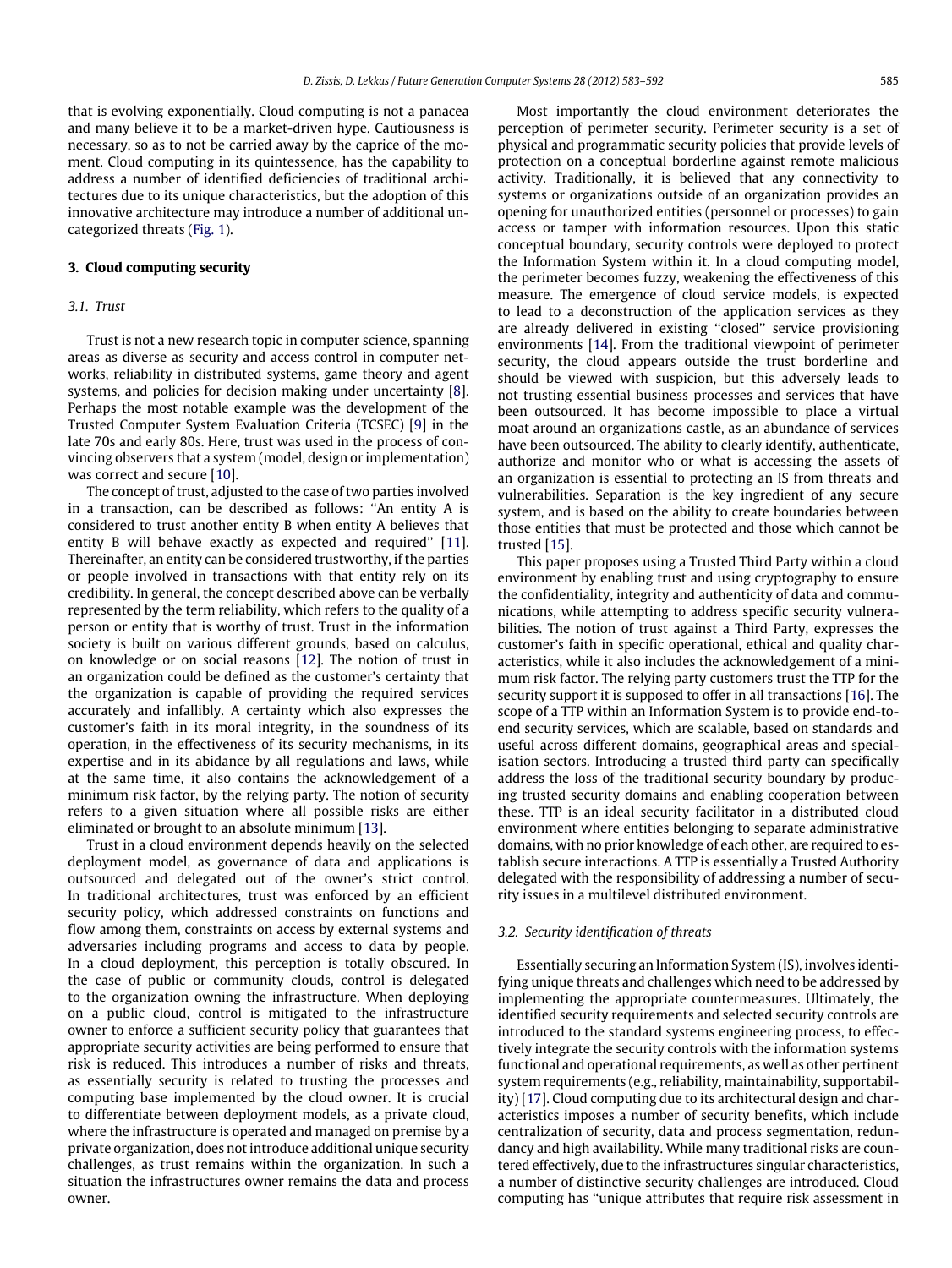areas such as availability and reliability issues, data integrity, recovery, and privacy and auditing'' [\[18\]](#page-9-19).

Security in general, is related to the important aspects of confidentiality, integrity and availability; they thus become building blocks to be used in designing secure systems. These important aspects of security, apply to the three broad categories of assets which are necessary to be secured, data, software and hardware resources. The cloud infrastructure proposes unique security challenges which need to be considered in detail.

#### *3.2.1. Confidentiality and privacy*

Confidentiality refers to only authorized parties or systems having the ability to access protected data. The threat of data compromise increases in the cloud, due to the increased number of parties, devices and applications involved, that leads to an increase in the number of points of access. Delegating data control to the cloud, inversely leads to an increase in the risk of data compromise, as the data becomes accessible to an augmented number of parties. A number of concerns emerge regarding the issues of multitenancy, data remanence, application security and privacy [\[19\]](#page-9-20).

Multitenancy refers to the cloud characteristic of resource sharing. Several aspects of the IS are shared including, memory, programs, networks and data. Cloud computing is based on a business model in which resources are shared (i.e., multiple users use the same resource) at the network level, host level, and application level. Although users are isolated at a virtual level, hardware is not separated. With a multitenant architecture, a software application is designed to virtually partition its data and configuration so that each client organization works with a customized virtual application instance. Multitenancy, is relative to multitasking in operating systems. In computing, multitasking is a method by which multiple tasks, also known as processes, share common processing resources such as a CPU. Multitenancy, as multitasking, presents a number of privacy and confidentiality threats. Object reusability is an important characteristic of cloud infrastructures, but reusable objects must be carefully controlled lest they create a serious vulnerability. Data confidentiality could be breached unintentionally, due to data remanence. Data remanence is the residual representation of data that have been in some way nominally erased or removed. Due to virtual separation of logical drives and lack of hardware separation between multiple users on a single infrastructure, data remanence may lead to the unwilling disclosure of private data. But also maliciously, a user may claim a large amount of disk space and then scavenge for sensitive data.

Data confidentiality in the cloud is correlated to user authentication. Protecting a user's account from theft is an instance of a larger problem of controlling access to objects, including memory, devices, software etc. Electronic authentication is the process of establishing confidence in user identities, electronically presented to an information system. Lack of strong authentication can lead to unauthorized access to users account on a cloud, leading to a breach in privacy.

Software confidentiality is as important as data confidentiality to the overall system security. Software confidentiality refers to trusting that specific applications or processes will maintain and handle the user's personal data in a secure manner. In a cloud environment the user is required to delegate ''trust'' to applications provided by the organization owning the infrastructure. Software applications interacting with the user's data must be certified not to introduce additional confidentiality and privacy risks. Unauthorized access can become possible through the exploitation of an application vulnerability or lack of strong identification, bringing up issues of data confidentiality and privacy. In addition, the cloud provider is responsible for providing secure cloud instances, which should ensure users privacy.

*Privacy* is the desire of a person to control the disclosure of personal information. Organizations dealing with personal data are required to obey to a country's legal framework that ensures appropriate *privacy* and confidentiality protection. The cloud presents a number of legal challenges towards privacy issues involved in data stored in multiple locations in the cloud, additionally increasing the risk of confidentiality and privacy breaches. Instead of its data being stored on the company's servers, data is stored on the service provider's servers, which could be in Europe, Asia, or anywhere else. This tenet of cloud computing conflicts with various legal requirements, such as the European laws that require that an organization know where the personal data in its possession is at all times.

#### *3.2.2. Integrity*

A key aspect of Information Security is integrity. Integrity means that assets can be modified only by authorized parties or in authorized ways and refers to data, software and hardware. *Data Integrity* refers to protecting data from unauthorized deletion, modification or fabrication. Managing an entity's admittance and rights to specific enterprise resources ensures that valuable data and services are not abused, misappropriated or stolen. By preventing unauthorized access, organizations can achieve greater confidence in data and system integrity. Additionally, such mechanisms offer the greater visibility into determining who or what may have altered data or system information, potentially affecting their integrity (accountability). Authorization is the mechanism by which a system determines what level of access a particular authenticated user should have to secured resources controlled by the system. Due to the increased number of entities and access points in a cloud environment, authorization is crucial in assuring that only authorized entities can interact with data.

A cloud computing provider is trusted to maintain data integrity and accuracy. The cloud model presents a number of threats including sophisticated insider attacks on these data attributes.

*Software Integrity* refers to protecting software from unauthorized deletion, modification, theft or fabrication. Deletion, modification or fabrication can be intentional or unintentional. For instance a disgruntled employee may intentionally modify a program to fail when certain conditions are met or when a certain time is reached. Cloud computing providers implement a set of software interfaces or APIs that customers use to manage and interact with cloud services. In addition to previously mentioned threats, the security of cloud services depends heavily on the security of these interfaces as an unauthorized user gaining control of them could alter delete or fabricate user data. In the cloud, responsibility for the protection of the software's integrity is transferred to the software's owner or administrator. Hardware and network integrity is an additional issue that needs to be addressed by the cloud provider, as he is burdened with protecting the underlying hardware from theft, modification and fabrication.

#### *3.2.3. Availability*

Availability refers to the property of a system being accessible and usable upon demand by an authorized entity. System availability includes a systems ability to carry on operations even when some authorities misbehave. The system must have the ability to continue operations even in the possibility of a security breach. Availability refers to data, software but also hardware being available to authorized users upon demand. Leveraging users from hardware infrastructure demands, generates a heavy reliance on the ubiquitous network's availability. The network in now burdened with data retrieval and processing. The cloud owner needs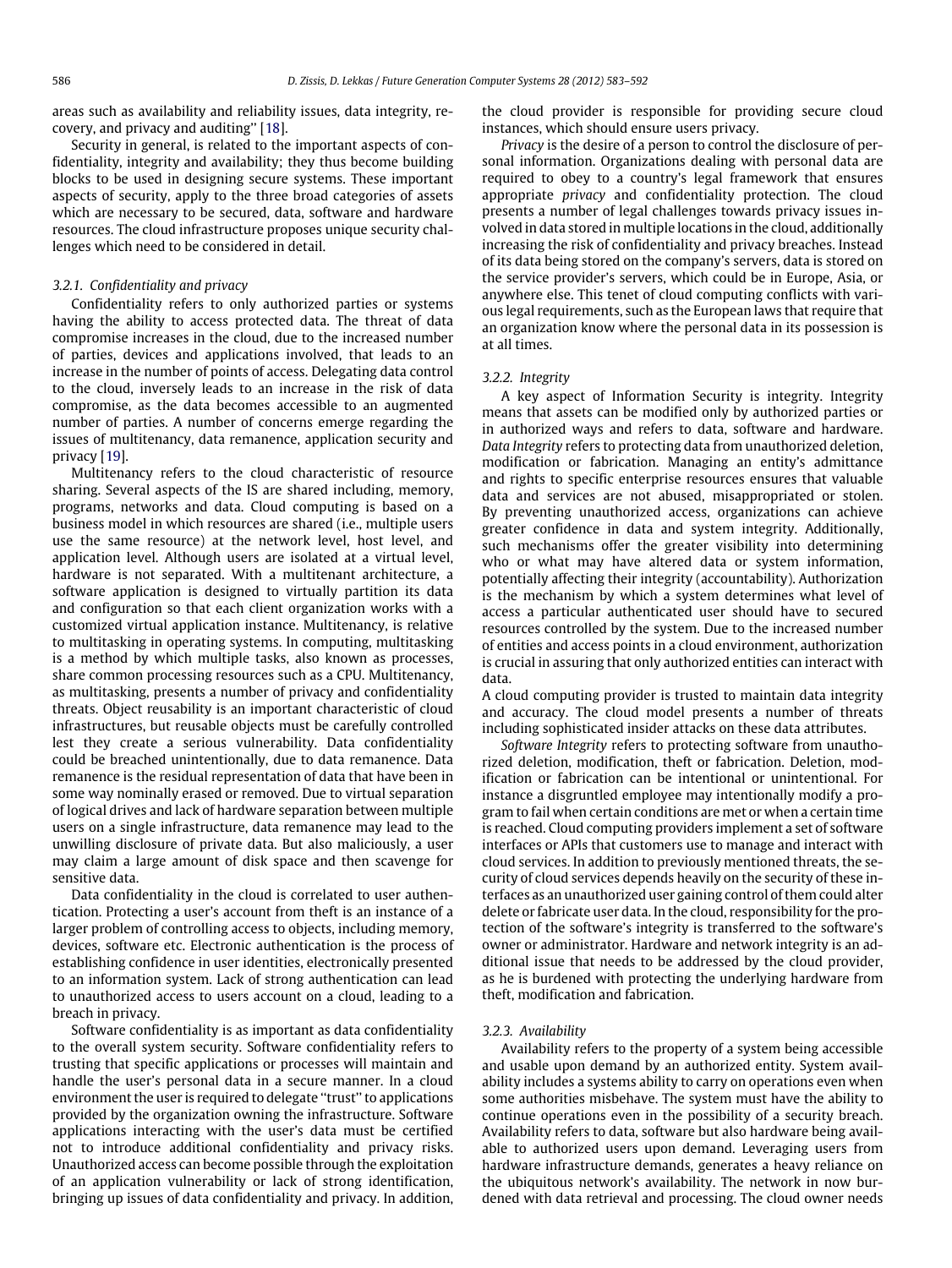<span id="page-4-1"></span>

| Table 1 |  |  |  |
|---------|--|--|--|
|         |  |  |  |

User-specific security requirements.

| Level                | Service level                                                       | Users                                                                                                                                          | Security requirements                                                                                                                                                                                                                       | Threats                                                                                                                                                                                                                                                                                                            |
|----------------------|---------------------------------------------------------------------|------------------------------------------------------------------------------------------------------------------------------------------------|---------------------------------------------------------------------------------------------------------------------------------------------------------------------------------------------------------------------------------------------|--------------------------------------------------------------------------------------------------------------------------------------------------------------------------------------------------------------------------------------------------------------------------------------------------------------------|
| Application<br>level | Software as a Service (SaS)                                         | End client applies to a person or<br>organization who subscribes to a<br>service offered by a cloud provider and<br>is accountable for its use | • Privacy in multitenant<br>environment<br>• Data protection from<br>exposure (remnants)<br>• Access control<br>• Communication protection<br>• Software security<br>• Service availability                                                 | • Interception<br>• Modification of data at rest<br>and in transit<br>• Data interruption (deletion)<br>• Privacy breach<br>• Impersonation<br>• Session hijacking<br>• Traffic flow analysis<br>• Exposure in network                                                                                             |
| Virtual level        | Platform as a Service (PaS)<br>Infrastructure as a Service<br>(IaS) | Developer-moderator applies to a<br>person or organization that deploys<br>software on a cloud infrastructure                                  | $\bullet$ Access control<br>• Application security<br>• Data security, (data in transit,<br>data at rest, remanence)<br>• Cloud management control<br>security<br>• Secure images<br>• Virtual cloud protection<br>• Communication security | • Programming flaws<br>$\bullet$ Software modification<br>• Software interruption<br>(deletion)<br>• Impersonation<br>• Session hijacking<br>• Traffic flow analysis<br>• Exposure in network<br>$\bullet$ Defacement<br>• Connection flooding<br>$\bullet$ DDOS<br>• Impersonation<br>• Disrupting communications |
| Physical level       | Physical datacenter                                                 | Owner applies to a person or<br>organization that owns the<br>infrastructure upon which clouds are<br>deployed                                 | • Legal not abusive use of cloud<br>computing<br>• Hardware security<br>· Hardware reliability<br>• Network protection<br>• Network resources protection                                                                                    | • Network attacks<br>• Connection flooding<br>$\bullet$ DDOS<br>• Hardware interruption<br>• Hardware theft<br>• Hardware modification<br>• Misuse of infrastructure<br>• Natural disasters                                                                                                                        |

<span id="page-4-0"></span>

Fig. 1. Categorization of threats.

to guarantee that information and information processing is available to clients upon demand. System availability includes a systems ability to carry on operations even when some authorities misbehave. The system must have the ability to continue operations even in the possibility of a security breach. Cloud computing services present a heavy reliance on the resource infrastructures and network availability at all times.

Understanding and clearly documenting specific user requirements is imperative in designing a solution targeting at assuring these necessities. Verifying identities many of which share common fundamental security requirements, and determining specific needs for data protection and information security can be one of the most complex elements of IS design. This multiuser distributed environment proposes unique security challenges, dependent on the level at which the user operates, application, virtual or physical [\(Table 1\)](#page-4-1).

The security objectives within a distributed system are essentially [\[20\]](#page-9-21):

- to ensure the availability of information communicated between or held within participating systems;
- to maintain the integrity of information communicated between or held within participating systems, i.e. preventing the loss or modification of information due to unauthorized access, component failure or other errors;
- to maintain the integrity of the services provided, i.e. confidentiality and correct operation;
- to provide control over access to services or their components to ensure that users may only USC services for which they are authorized;
- to authenticate the identity of communicating partners (peer entities) and where necessary (e.g. for banking purposes) to ensure non-repudiation of data origin and delivery; and
- where appropriate, to provide secure interworking with the non-open systems world.

While adding,

- To ensure the confidentiality of information held on participating systems.
- Clear separation of data and processes on the virtual level of the cloud, ensuring zero data leakage between different applications.
- To maintain the same level of security when adding or removing resources on the physical level.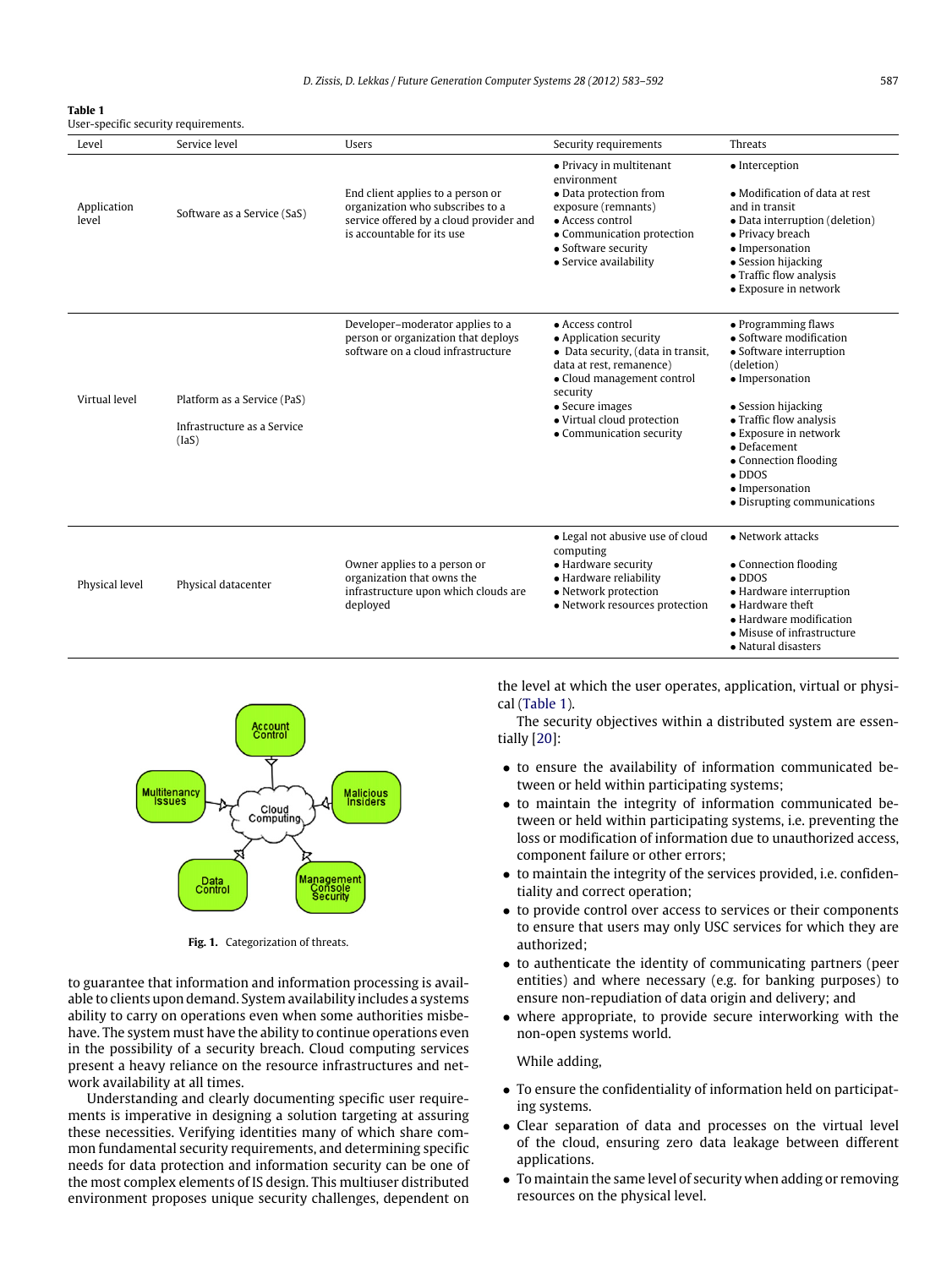<span id="page-5-0"></span>

Fig. 2. TTP to enable cloud federations.

#### **4. Trusted Third Party**

We claim that employing Trusted Third Party services within the cloud, leads to the establishment of the necessary Trust level and provides ideal solutions to preserve the confidentiality, integrity and authenticity of data and communications [\[21\]](#page-9-22) [\(Fig. 2\)](#page-5-0). In cryptography, a Trusted Third Party (TTP) is an entity which facilitates secure interactions between two parties who both trust this third party. The scope of a TTP within an Information System is to provide end-to-end security services, which are scalable, based on standards and useful across different domains, geographical areas and specialisation sectors. The establishment and the assurance of a trust relationship between two transacting parties shall be concluded as a result of specific acceptances, techniques and mechanisms. The Third Party reviews all critical transaction communications between the parties, based on the ease of creating fraudulent digital content. Introducing a Trusted Third Party can specifically address the loss of the traditional security boundary by producing trusted security domains. As described by Castell, ''A Trusted Third Party is an impartial organization delivering business confidence, through commercial and technical security features, to an electronic transaction. It supplies technically and legally reliable means of carrying out, facilitating, producing independent evidence about and/or arbitrating on an electronic transaction. Its services are provided and underwritten by technical, legal, financial and/or structural means'' [\[22\]](#page-9-23).

This infrastructure leverages a system of digital certificate distribution and a mechanism for associating these certificates with known origin and target sites at each participating server. TTP services are provided and underwritten not only by technical, but also by legal, financial, and structural means [\[22,](#page-9-23)[23\]](#page-9-24). TTPs are operationally connected through chains of trust (usually called certificate paths) in order to provide a web of trust forming the notion of a Public Key Infrastructure (PKI). Public Key Infrastructure provides technically sound and legally acceptable means to implement:

- Strong Authentication: The control of authenticity, the process of identification of parts involved in electronic transactions or exchange of information with electronic means.
- Authorization: The authenticated access to resources, database and informative systems, according to the user's permission rights and the roles
- Data Confidentiality: The protection of information either locally stored or in transmission from unauthorized access.
- Data Integrity: The protection of information either locally stored or in transmission from unauthorized modification.
- Non-Repudiation: Ensuring that no part of an electronic transaction can deny its attendance in it.

PKI in a distributed information system, benefits from the coupling with a directory. A directory is a set of objects with similar attributes organized in a logical and hierarchical manner. The lightweight directory access protocol, or LDAP, is the Internet standard way of accessing directory services that conform to the X.500 data model. LDAP has become the predominant protocol in support of PKIs accessing directory services for certificates and certificate revocation lists (CRLs) and is often used by other (web) services for authentication.

A directory when coupled with PKI can be used to distribute [\[24\]](#page-9-25):

- Certificates, for applications such as e-mail in which an enduser certificate must be obtained before an encrypted message is sent.
- Certificate status information, such as certificate revocation lists (CRLs).
- Private keys, when portability is required in environments where users do not use the same machine each day. The directory stores encrypted private keys which are decrypted at the remote workstation using a password provided by the user.

PKI deployed in concert with Single-Sign-On (SSO) mechanisms are ideal for distributed environments, such as cloud environments, where users navigate between an abundance of cross-organization boundaries. In a Single-Sign-On environment, a user does not need to repeatedly enter passwords to access resources across a network. Instead the user signs on once using a password, smart card, or other authentication mechanism, and thereby obtains access to multiple resources on different machines. PKI-based Single-Sign-On mechanisms are indispensable within a cloud environment, since they provide the means for a smooth, transparent strong authentication across different physical resources. SSO in concert with PKI enhances complex free, authorization and authentication processes. In practice this results in enhancing the security of the whole infrastructure, among other evident technical issues, because a sufficient level of usability is assured.

The trusted third party can be relied upon for:

- Low and High level confidentiality.
- Server and Client Authentication.
- Creation of Security Domains.
- Cryptographic Separation of Data.
- Certificate-Based Authorization.

#### *4.1. Low and high level confidentiality*

Securing data travelling over the network is a hard and highly complex issue, while the threat of data modification and data interruption is continuously rising. A cloud environment increases this complexity as it does not only require protection of traffic towards the cloud but additionally between cloud hosts, as they lack a traditional physical connection. PKI enables implementing IPSec or SSL for secure communications.

IPSec is an IP layer protocol that enables the sending and receiving of cryptographically protected packets of any kind (TCP, UDP, ICMP, etc.) without any modification. IPSec provides two kinds of cryptographic services. Based on necessity, IPSec can provide confidentiality and authenticity, or it can provide authenticity only [\[25\]](#page-9-26). IPsec users are able to authenticate themselves to the peer entity, using PKI certificates in a way that enhances scalability, because only the trusted CA certificate(s) need to be transmitted beforehand. SSL protocol generates end-toend encryption by interfacing between applications and the TCPIP protocols to provide client–server authentication and an encrypted communications channel between client–server.

Due to the cloud environments unique characteristics, communications are required to be protected between users and hosts but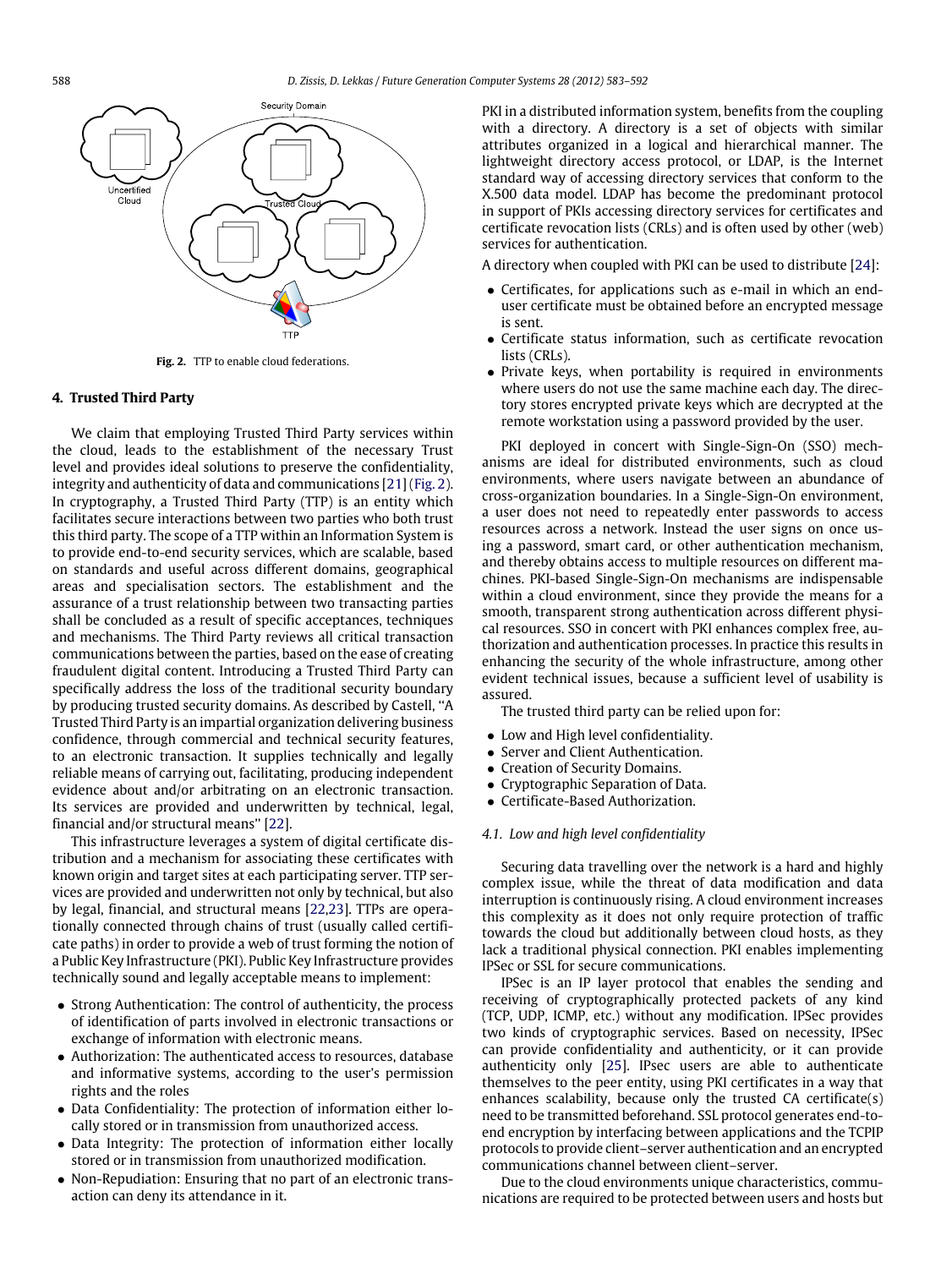<span id="page-6-0"></span>

**Fig. 3.** Certificate categories.

also from host-to-host. Choosing IPSec or SSL depends on the diverse needs and security requirements. IPSec is compatible with any application but requires an IPSec client to be installed on each remote device (PC, PDA, etc.) to add the encryption. In contrast, SSL is built into every browser, so no special client software is required. As the cloud environment promotes use by heterogeneous platforms it is unacceptable to require users to install an IPSec client for encryption. In addition as cloud services are mostly accessed through browsers, SSL has many benefits for client to host communications. On the other hand, IPSec supports using compression making it a more efficient choice for host-to-host communications. This paper proposes implementing IPSec for encrypting communications for host-to-host communications and SSL for Client-to-Cloud communications.

#### *4.2. Server and client authentication*

In a cloud environment a Certification authority is required to certify entities involved in interactions, these include certifying physical infrastructure servers, virtual servers, environments users and the networks devices [\(Fig. 3\)](#page-6-0). The PKI certification authority is responsible for generating these required certificates while registering these within the trust mesh. In other words, a Certification Authority builds the necessary strong credentials for all the physical or virtual entities involved in a cloud and it therefore builds a security domain with specific boundaries within the otherwise fuzzy set of entities of a cloud.

Digital signatures in combination with SSO and Ldap, implement the strongest available authentication process in distributed environments while guaranteeing user mobility and flexibility. The signing private key can be used to authenticate the user automatically and transparently to other servers and devices around the network whenever he/she wants to establish a connection with them.

While the cloud is becoming the common operating platform, every service is going to require a secure authentication and authorization process. As the conceptual boundary between an organizations own service's and outsourced services becomes "fuzzy", the need to adopt Single-Sign-On solution is critical. Users require to make use of applications deployed on their virtual ''office'' without having to repeat the authentication process on each service (application) provider or maintain numerous passwords, but make use of a single strong authentication process that authorizes them to use services across trusted parties. ''*Eight years ago, it was all about securing applications within the enterprise through identity management. Today we talk about securing applications in the cloud with identities originating within the enterprise*'' [\[26\]](#page-9-27).

Shibboleth is standards-based, open source middleware software which provides Web Single Sign On (SSO) across or within

<span id="page-6-1"></span>

**Fig. 4.** Authentication in the trusted environment.

organizational boundaries. It allows sites to make informed authorization decisions for individual access of protected online resources in a privacy-preserving manner [\[27\]](#page-9-28). Shibboleth technology relies on a third party to provide the information about a user, named attributes. In the proposed system architecture, this is performed by the TTP LDAP repository. It is essential to distinguish the authentication process from the authorization process. During the authentication process a user is required to navigate to his home organization and authenticate himself. During this phase information is exchanged between the user and his home organization only. After the successful authentication of a user, according to the user attributes/credentials, permission to access resources is either granted or rejected. The process in which the user exchanges his attributes with the resource server is the authorization process during which no personal information is leaked and can only be performed after successful authentication [\(Fig. 4\)](#page-6-1).

To maximize interoperability between communicating parties, it is a necessity to adopt widely used standards. Security Assertion Markup Language (SAML), is an XML-based standard for exchanging authentication and authorization of data between security domains. The primary function of the Shibboleth system is to support identity federation between multiple sites using the SAML protocol standard. The Shibboleth and SAML design processes have been coupled to insure that Shibboleth is standards-based [\[28\]](#page-9-29). Because of this design, on a software level, a major part of the Shibboleth system is the OpenSAML libraries, which are also widely used. Both the OpenSAML libraries and the Shibboleth software are developed by the Shibboleth team and released as open source. Shibboleth's added value lies in support for privacy, business process improvement via user attributes, extensive policy controls, and large-scale federation support via metadata [\(Fig. 5\)](#page-7-0).

#### *4.3. Creation of security domains*

Introducing federations, in association with PKI and Ldap technology, will leads to efficient trust relationships between involved entities. A federation is a group of legal entities that share a set of agreed policies and rules for access to online resources [\[29\]](#page-9-30). A federation provides a structure and a legal framework that enables authentication and authorization across different organizations. Cloud infrastructures can be organized in distinctive security domains (an application or collection of applications that all trust a common security token for authentication, authorization or session management) enabling ''Federated clouds''. Federated Clouds are a collection of single Clouds that can interoperate, i.e. exchange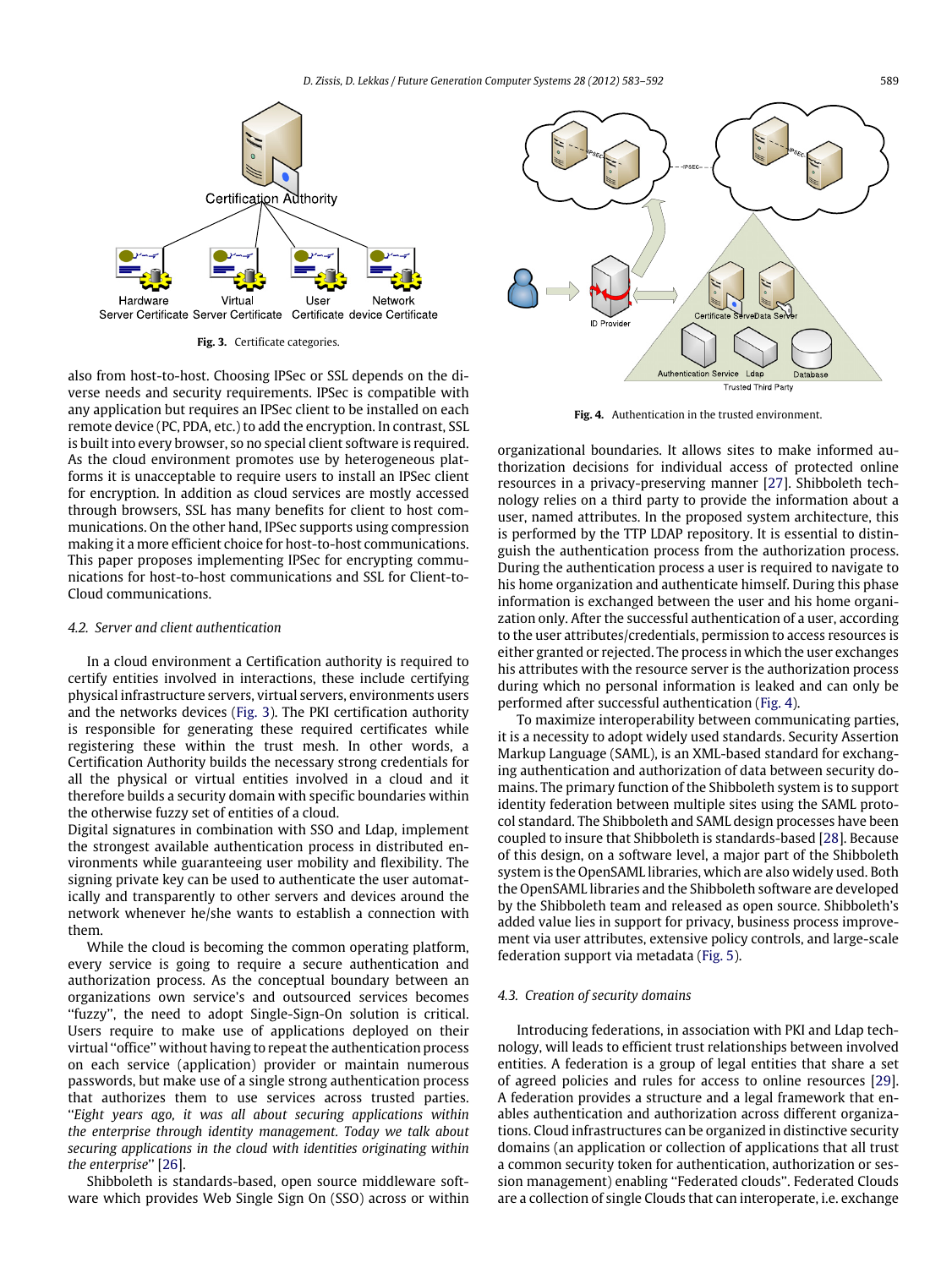<span id="page-7-0"></span>

**Fig. 5.** Security domains.

data and computing resources through defined interfaces. According to basic federation principles, in a Federation of Clouds each single Cloud remains independent, but can interoperate with other Clouds in the federation through standardized interfaces. A federation provides a structure and a legal framework that enables authentication and authorization across different organizations [\[1\]](#page-9-2).

#### *4.4. Cryptographic separation of data*

The protection of personal information or/and sensitive data, within the framework of a cloud environment, constitutes a crucial factor for the successful deployment of SaS and AaS models. Cryptographic Separation in which processes, computations and data are concealed in such a way that they appear intangible to outsiders [\[30\]](#page-9-31). Confidentiality and integrity, but also privacy of data can be protected through encryption. Using a combination of asymmetric and symmetric cryptographic (often referred to as hybrid cryptography) can offer the efficiency of symmetric cryptography while maintaining the security of asymmetric cryptography.

#### *4.5. Certificate-based authorization*

A cloud environment is a virtual net of several independent domains. In a cloud environment, the relationship between resources and users is more ad hoc and dynamic, resource providers and users are not in the same security domain, and users are usually identified by their characteristics or attributes rather than predefined identities. Therefore, the traditional identitybased access control models are not effective, and access decisions need to be made based on attributes [\[31\]](#page-9-32). Certificates issued by a PKI facility can be used for enforcing access control in the Web environment. An example is the use of an extended X.509 certificate that carries role information about a user. These certificates are issued by a certification authority that acts as a trust center in the global Web environment [\[32\]](#page-9-33). Attribute certificates contain an attribute–value pair and the principal to whom it applies. They are signed by attribute authorities that have been specified in a use-condition certificate. Attribute based access control, making access decisions based on the attributes of requestors, resources, and the environment, provides the flexibility and scalability that are essential to large-scale distributed systems such as the cloud.

#### **5. Assessment**

This paper attempts to propose a security solution to a number of challenges in a cloud environment, which leverages clients from the security burden, by trusting a Third Party. Trust essentially operates in a top-down fashion, as every layer needs to trust the layer immediately below it, and requires a security guarantee at an operational, technical, procedural and legal level to enable secure communications with it [\(Fig. 6\)](#page-8-0). A trusted certificate serves as a reliable electronic ''passport'' that establishes an entity's identity, credentials and responsibilities. Trust can be viewed as a chain from the end user, to the application owner, who in turn trusts the infrastructure provider (either at a virtual or hardware level according to the selected service model). A Trusted Third Party is able to provide the required trust by guaranteeing that communicating parties are who they claim to be and have been scrutinized to adhere to strict requirements. This process is performed through the certification process, during which an entity requiring certification is required to conform with a set of policies and requirements. TTP is an ideal security facilitator in a distributed cloud environment where entities belonging to separate administrative domains, with no prior knowledge of each other, require to establish secure interactions.

An end user is required to use his personal digital certificate to strongly authenticate himself with a cloud service and validate his access rights to a required resource. This certificate is used in combination with the service provider's certificate (PaS or IaS level) to create a secure SSL connection between them, thus encrypting exchanged data and guaranteeing their security through the cloud infrastructure [\(Fig. 7\)](#page-8-1). The user is able to encrypt all personal data stored on the cloud to counter previously identified confidentiality risks. As cloud infrastructure's host a number of services, several applications can be mounted on a virtual server, each requiring separate digital certificates for SSL communications (different ports can be used to support more than one SSL connections to a virtual server).

The application provider can use his own certificate to authenticate himself in communications with the cloud but also use this certificate to encrypt and decrypt application data. These certificates can be enhanced to carry role information about a user or process (extended X.509 certificates). At the lowest level the hardware infrastructure owner makes use of a digital certificate to communicate security between devices and virtual servers but also for authentication purposes if required.

Key management is a critical issue in cloud infrastructures, as the virtualisation of services obscures the identification of the physical key storage location, disabling traditional protection mechanisms. Keys are principally stored and protected at a hardware infrastructure level. In such an environment deploying tamperproof devices for key protection is essential e.g. user smarts cards coupled with Hardware Security Module as part of the virtual deployment.

The proposed solution calls upon cryptography, specifically Public Key Infrastructure, to ensure the authentication, integrity and confidentiality of involved data and communications. A TTP is tasked with assuring specific security characteristics within a cloud environment, while realizing a trust mesh between involved entities, forming federations of clouds. The solution, presents a horizontal level of service, available to all implicated entities, that realizes a security mesh, within which essential trust is maintained. This approach makes use of a combination of Public Key Cryptography, Single-Sign-On technology and LDAP directories to securely identify and authenticate implicated entities. The model presented in this paper offers the advantages of each single technology used and deals with their deficiencies through their combined implementation.

The trusted third party can be relied upon for:

- Low and High level confidentiality.
- Server and Client Authentication.
- Generating Security Domains.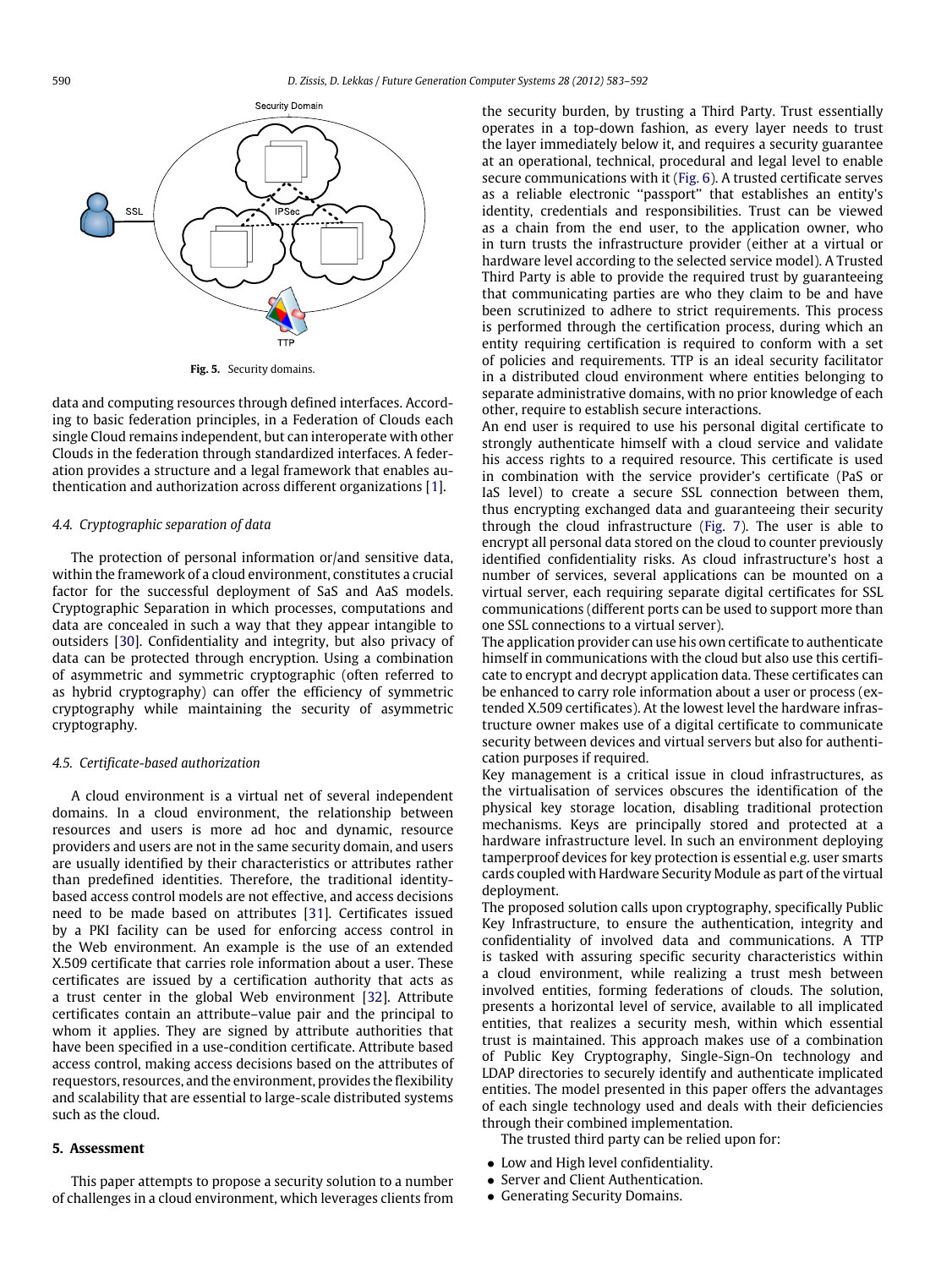<span id="page-8-0"></span>

**Fig. 6.** Trust essentially operates in a top-down fashion, as every layer is required to trust the layer immediately below it.

<span id="page-8-1"></span>

**Fig. 7.** A user authenticates himself with a cloud service using his personal certificate which in combination with the service provider certificate is used to secure and encrypt all communications.

- Cryptographic Separation of Data.
- Certificate-Based Authorization.

Public key Infrastructure is able to effectively transform security problems into key management issues. Ultimately, the success of the proposed solution, as any cryptographic system, is dependent on controlling access to private keys. An additional important factor as in every centralized system, is system and network performance. Availability, is of amplified importance in a cloud infrastructure, as of the increased performance demands on the network. The Quality of Service provided is a key issue, also in hostto-host communication, as additional encryption processes could deter efficiency. The constant encryption and decryption of data could have a heavy toll on speed, inducing additional processing consumption. Using the cloud infrastructures flexibility within the context of demand on cpu, could leverage the system from this overhead and accelerate encryption/decryption. Currently encryption schemes are being researched that allows data to ''searched'' without the need of it being decrypted. Future work should focus on improving availability and quality of services provided.

We are currently in the process of researching the development of extended cloud certificates that provide information to end users of the trust path followed on layers below them. These certificates will include extended information on data ownership and responsibilities. These certificates will ensure the authentication, integrity and confidentiality of data but also non-repudiation of transactions at layers much below the user.

#### **6. Conclusion**

Inevitably cloud computing will support a surplus of information systems as the benefits outnumber its shortcomings. Cloud computing offers deployment architecture, with the ability to address vulnerabilities recognized in traditional IS but its dynamic characteristics are able to deter the effectiveness of traditional countermeasures. In this paper we have identified generic design principles of a cloud environment which stem from the necessity to control relevant vulnerabilities and threats. To do so, software engineering and information systems design approaches were adopted. Security in a cloud environment requires a systemic point of view, from which security will be constructed on trust, mitigating protection to a trusted third party. A combination of PKI, LDAP and SSO can address most of the identified threats